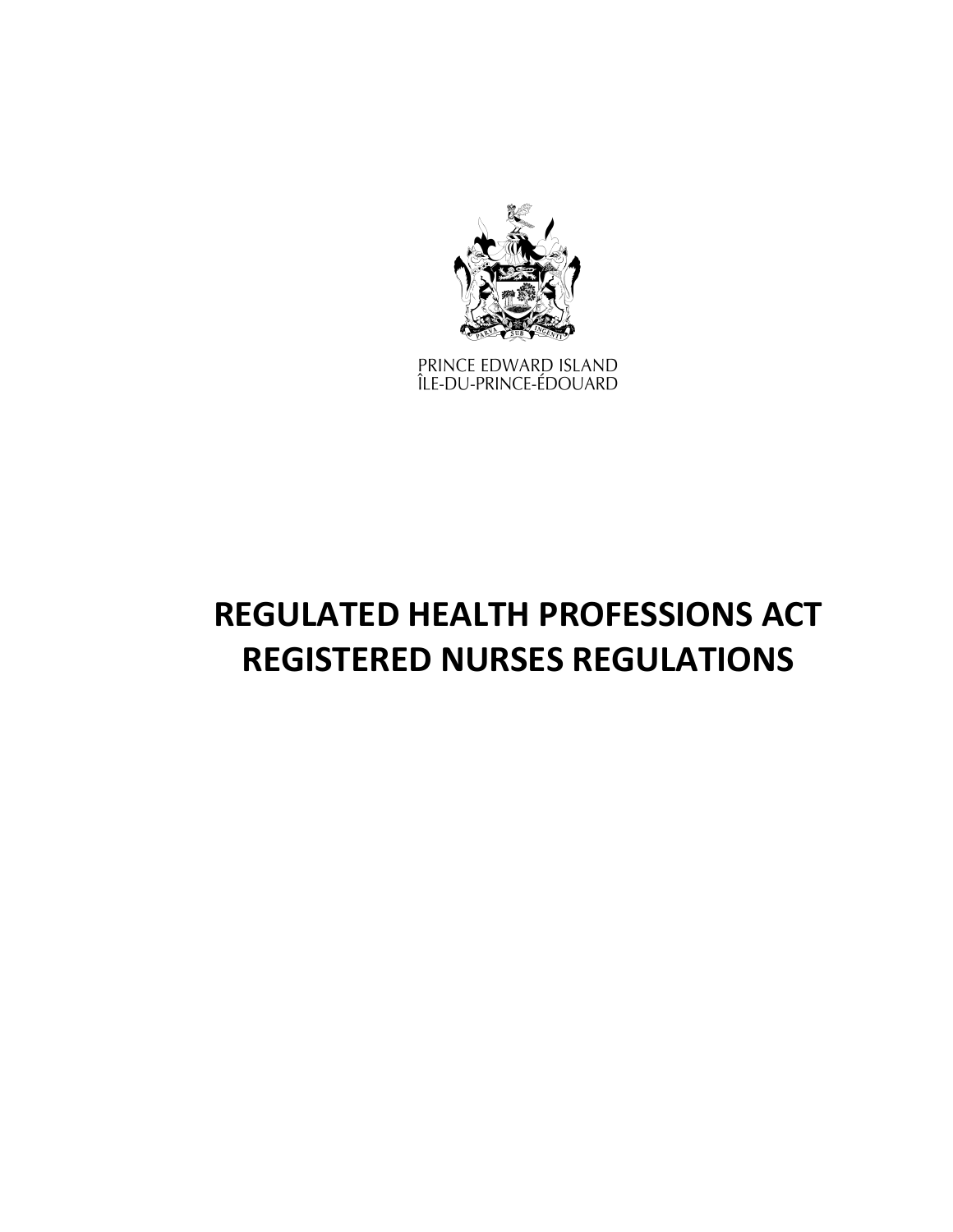# **PLEASE NOTE**

This document, prepared by the *[Legislative Counsel Office](http://www.gov.pe.ca/jps/index.php3?number=1027247)*, is an office consolidation of this regulation, current to April 16, 2022. It is intended for information and reference purposes only.

This document is *not* the official version of these regulations. The regulations and the amendments printed in the *Royal Gazette* should be consulted on the Prince Edward Island Government web site to determine the authoritative text of these regulations.

For more information concerning the history of these regulations, please see the *[Table of Regulations](https://www.princeedwardisland.ca/sites/default/files/publications/leg_table_acts.pdf)* on the Prince Edward Island Government web site [\(www.princeedwardisland.ca\)](http://www.princeedwardisland.ca/).

If you find any errors or omissions in this consolidation, please contact:

*Legislative Counsel Office Tel: (902) 368-4292 Email: legislation@gov.pe.ca*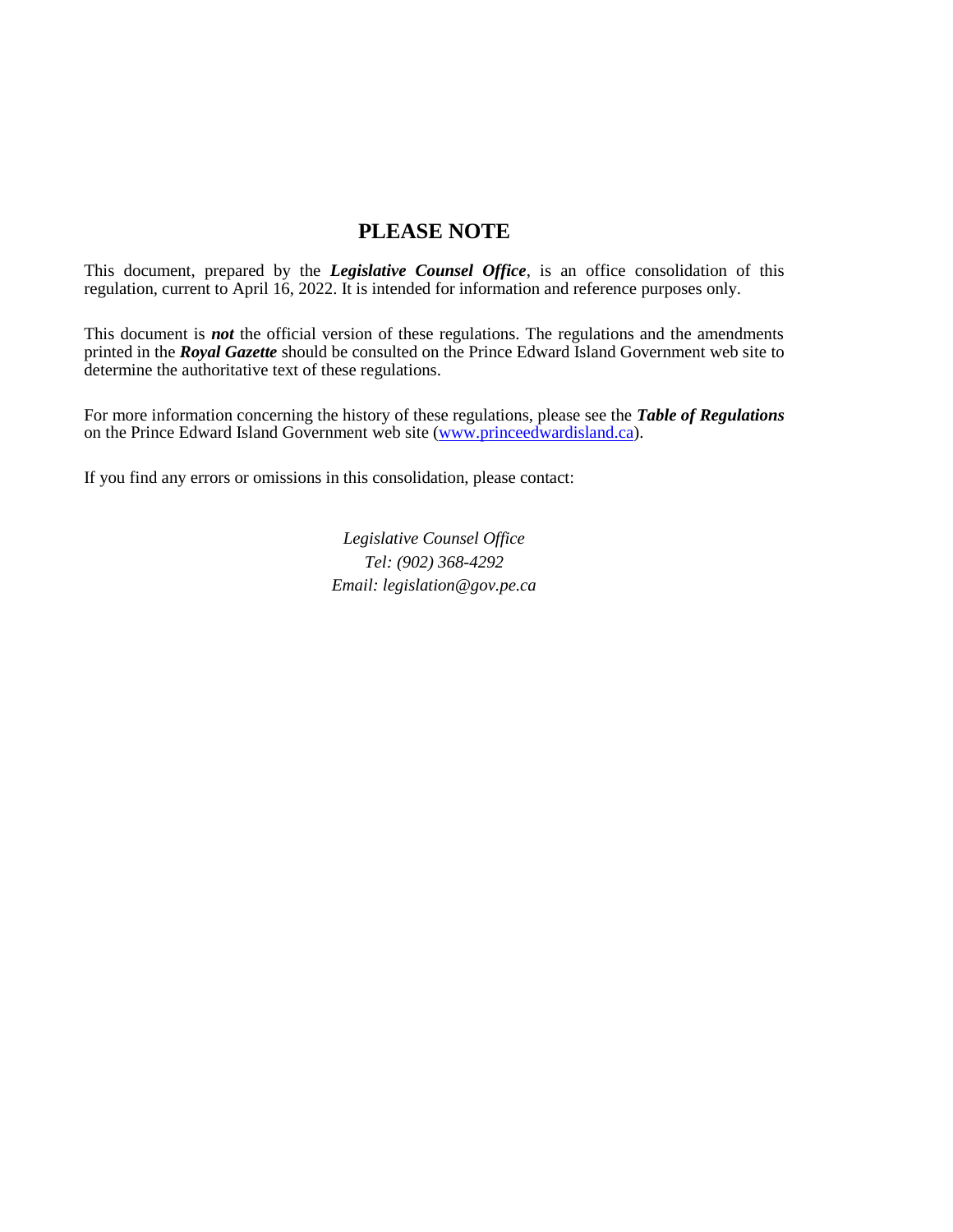

# **REGULATED HEALTH PROFESSIONS ACT CHAPTER R-10.1**

# **REGISTERED NURSES REGULATIONS**

\_\_\_\_\_\_\_\_\_\_\_\_\_\_\_\_\_\_\_\_\_\_\_\_\_\_\_\_\_\_\_\_\_\_\_\_\_\_\_\_\_\_\_\_\_\_\_\_\_\_\_\_\_\_\_\_\_\_\_\_\_\_\_\_\_\_\_\_\_\_\_\_\_\_\_\_\_\_\_\_\_\_\_\_\_ Pursuant to sections 2 and 96 of the *Regulated Health Professions Act* R.S.P.E.I. 1988, Cap. R-10.1, Council made the following regulations:

# **PART 1 – INTERPRETATION**

## **1. Definitions**

In these regulations,

- (a) "**Act**" means the *Regulated Health Professions Act* R.S.P.E.I. 1988, Cap. R-10.1;
- (b) "**College**" means the College of Registered Nurses of Prince Edward Island continued under section 3;
- (c) "**Council**" means the Council of the College;
- (d) "**former Act**" means the *Registered Nurses Act* R.S.P.E.I. 1988, Cap. R-8.1;
- (e) "**graduate nurse**" means a member who is registered in the general graduate class as a graduate nurse;
- (f) "**graduate nurse practitioner**" means a member who is registered in the extended graduate class as a graduate nurse practitioner;
- (g) "**nurse practitioner**" means a member who is registered in the extended class, provisional class or special class as a nurse practitioner;
- (h) "**nursing**" means the health profession in which a person applies specialized and evidence-based knowledge of nursing theory and health and human sciences, skills and judgment in providing professional services to another person, including
	- (i) the promotion, maintenance and restoration of health, and
	- (ii) the prevention, treatment and palliation of illness and injury, primarily by
		- (A) assessing health status,
		- (B) planning, implementing and evaluating interventions, and
		- (C) coordinating health services, and
	- (iii) the research, education, management or administrative activities incidental to performing the services referred to in subclauses (i) and (ii);
- (i) "**refresher program**" means a refresher program in nursing, designed for registered nurses, registered nurse first assistants or nurse practitioners as the case may be, consisting of a formal curriculum, a set of individualized assignments of studies and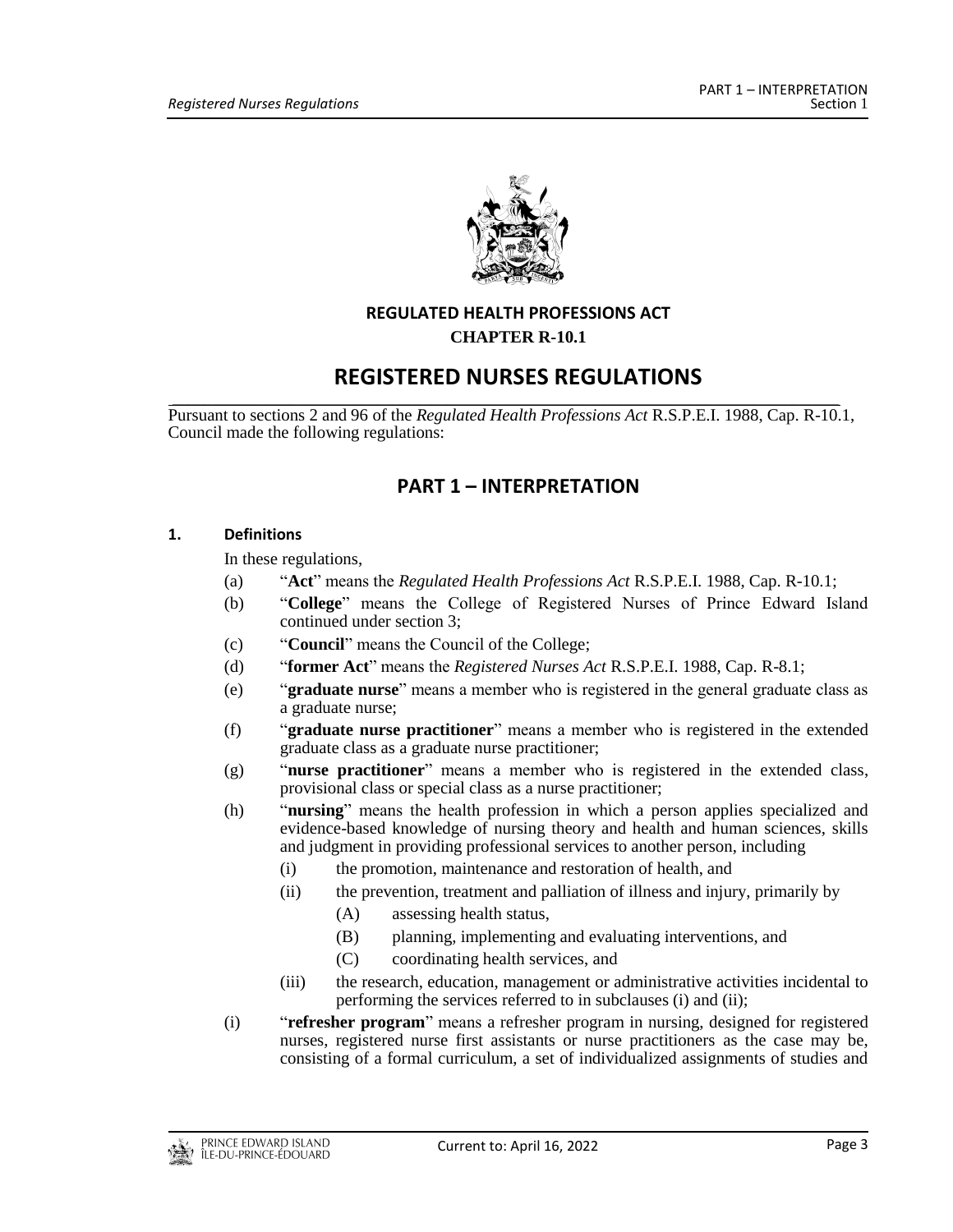experiences, a set of continuing education credits and a practicum or a combination of these elements;

- (j) "**registered nurse**" means a member who is registered in the general class, provisional class or special class as a registered nurse;
- (k) "**registered nurse first assistant**" means a member who is registered in the extended class, provisional class or special class as a registered nurse first assistant. *(EC350/18; 306/20; 268/22)*

# **PART 2 - PROFESSIONAL GOVERNANCE**

## *Designation*

## **2. Designation of nursing**

Nursing is designated as a regulated health profession. *(EC350/18)*

### *College*

#### **3. Continuation of Association as College**

The Association of Registered Nurses of Prince Edward Island, continued as a body corporate under the former Act, is continued as the college for nursing under the name of the College of Registered Nurses of Prince Edward Island. *(EC350/18)*

### *Register*

### **4. Register**

The register for nursing is divided into the following parts and classes:

- (a) the registered nurses part, consisting of
	- (i) the general class, for registered nurses,
	- (ii) the extended class, for registered nurse first assistants and nurse practitioners,
	- (iii) the provisional class, for registered nurses, registered nurse first assistants and nurse practitioners, and
	- (iv) the special class, for registered nurses, registered nurse first assistants and nurse practitioners;
- (b) the graduate part, consisting of
	- (i) the general graduate class, containing registrations of all graduate nurses, and
	- (ii) the extended graduate class, containing registrations of all graduate nurse practitioners. *(EC350/18; 306/20; 268/22)*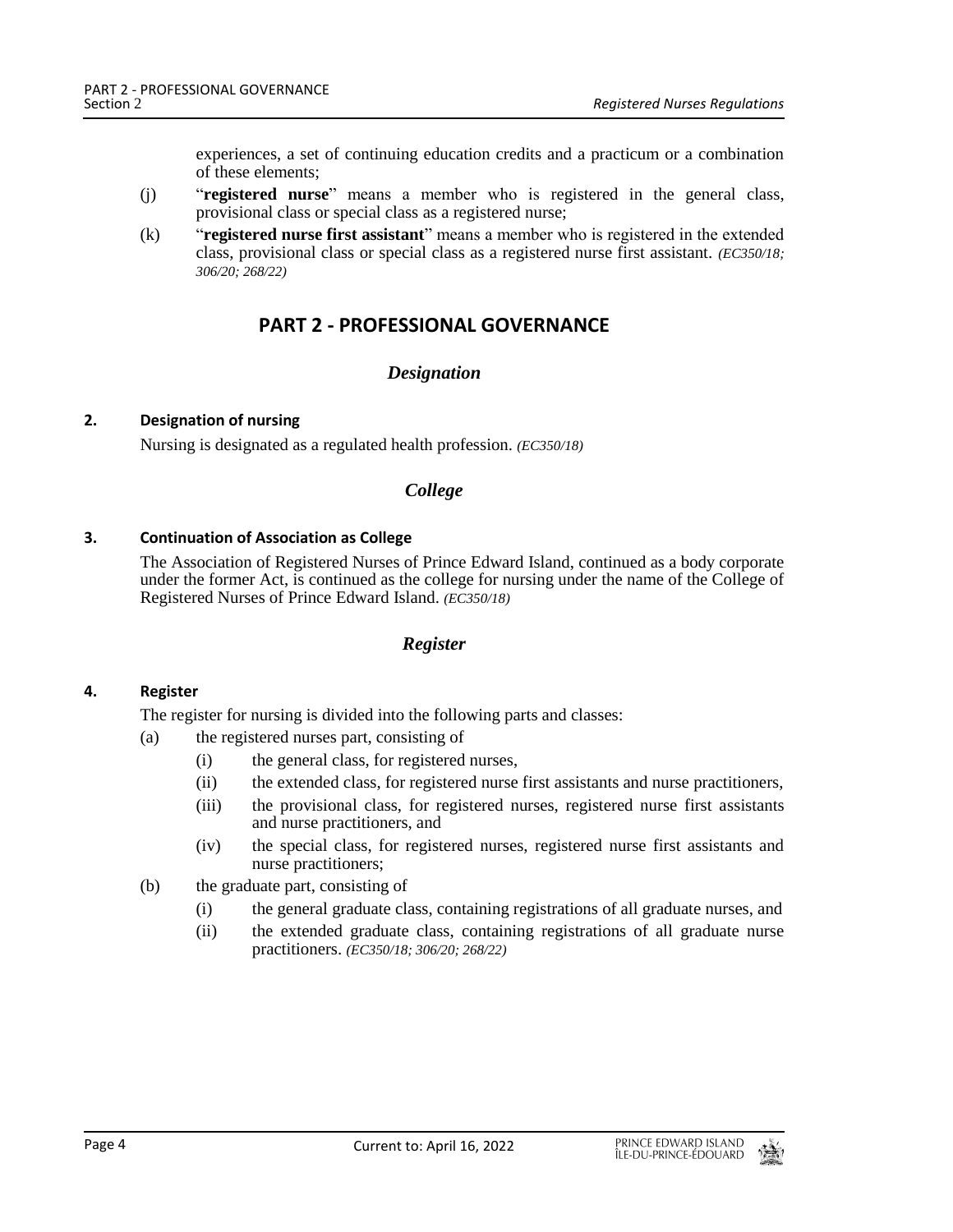# **PART 3 – REGISTERED NURSES REGISTER**

# **Registration**

# *Registered Nurses*

#### **5. Requirements - registered nurse**

An applicant for registration in the general class as a registered nurse shall

- (a) for the purpose of clause  $12(2)(c)$  of the Act, meet the education requirement set out in section 12;
- (b) for the purpose of clause  $12(2)(d)$  of the Act, have successfully completed the examinations set out in subsection 13(1) within three years of completing the education required under section 12;
- (c) for the purpose of clause  $12(2)(f)$  of the Act, demonstrate currency of professional knowledge and skills in accordance with subsection 14(1); and
- (d) for the purpose of clause  $12(2)(i)$  of the Act, hold or be covered by professional liability insurance or protection as required in subsection 19(1). *(EC350/18)*

#### **5.1 Provisional registration**

(1) Where an applicant under section 5 or subsection 9(1) or 11(1) does not meet the requirements for currency of professional knowledge and skills, the Council may direct the registrar to register the applicant in the provisional class of the register, subject to the term or condition that the applicant successfully completes a refresher program approved by the Council, within a specified time period.

#### **Satisfaction of term or condition**

(2) Where a registered nurse satisfies the term or condition imposed under subsection (1), the registrar shall register the registered nurse in the general class of the register.

#### **Supervision**

(3) A registered nurse registered in the provisional class shall be supervised in practising nursing as a registered nurse by a registered nurse registered in the general class or a registered nurse first assistant or nurse practitioner registered in the extended class, approved by the Council.

#### **No renewal or reinstatement**

(4) A registration in the provisional class as a registered nurse shall not be renewed or reinstated. *(EC306/20; 268/22)*

### **6. Special registration**

(1) Where the Council directs the registrar to register an applicant in the special class as a registered nurse pursuant to subsection  $13(3)$  of the Act, the registrar shall register the applicant in the special class and shall specify the purpose or duration of the special registration, as the case may be.

#### **No renewal**

(2) A registration in the special class shall not be renewed. *(EC350/18)*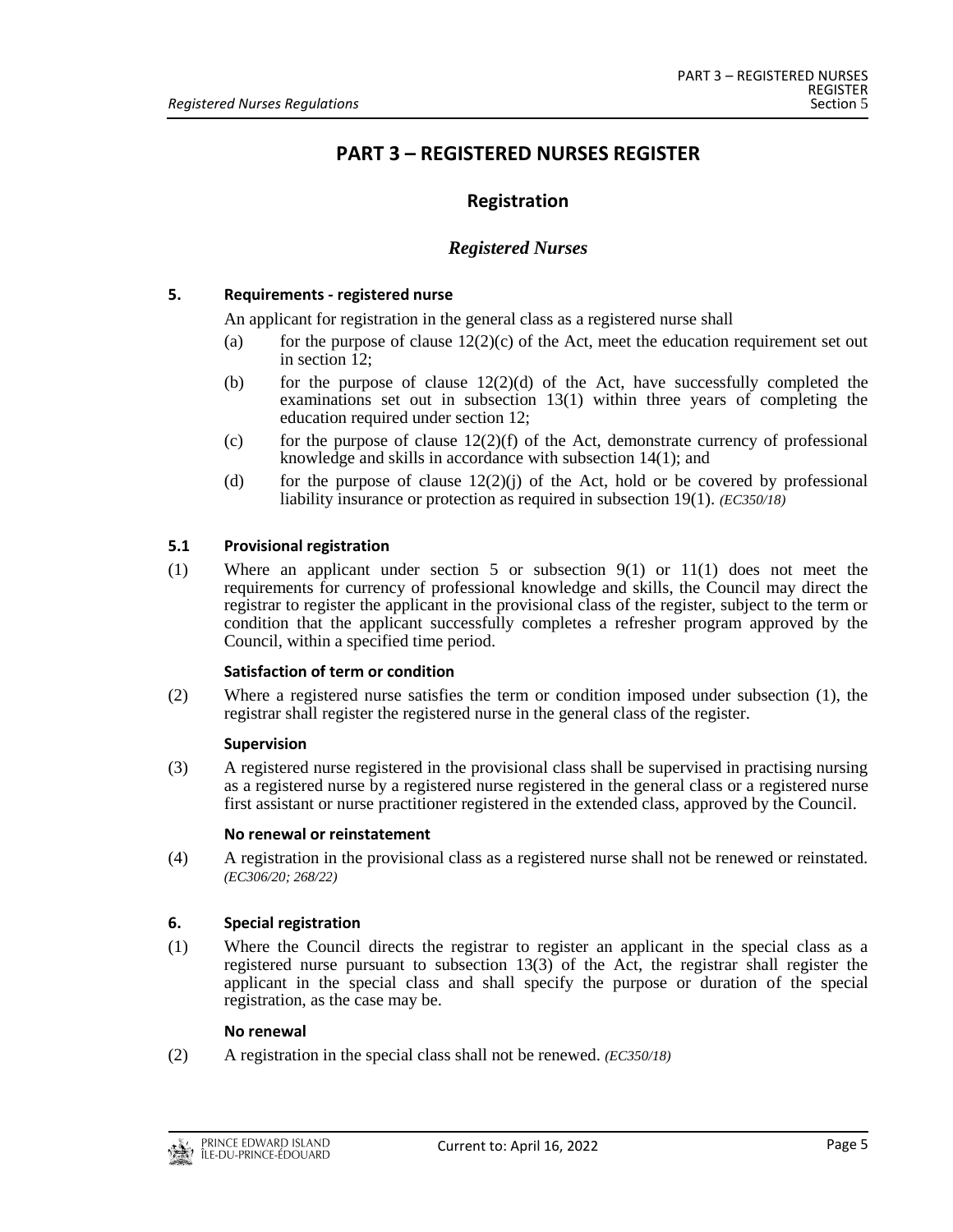# *Registered Nurse First Assistants*

#### **6.1 Requirements – registered nurse first assistant**

An applicant for registration in the extended class as a registered nurse first assistant shall, in addition to being registered under section 5 as a registered nurse,

- (a) for the purpose of clause  $12(2)(c)$  of the Act, meet the education requirements set out in section  $\overline{14.1}$ ;
- (b) for the purpose of clause  $12(2)(f)$  of the Act, demonstrate currency of professional knowledge and skills in accordance with section 14.2; and
- (c) for the purpose of clause  $12(2)(j)$  of the Act, hold or be covered by professional liability insurance or protection as required in subsection 19(1). *(EC268/22)*

#### **6.2 Provisional registration**

(1) Where an applicant under section 6.1 or subsection 9(1.1) or 11(1.1) does not meet the requirements for currency of professional knowledge and skills, the Council may direct the registrar to register the applicant as a registered nurse first assistant in the provisional class of the register, subject to the term or condition that the applicant successfully completes a refresher program approved by the Council, within a specified time period.

#### **Satisfaction of term or condition**

(2) Where a registered nurse first assistant satisfies the term or condition imposed under subsection (1), the registrar shall register the registered nurse first assistant in the extended class of the register.

#### **Supervision**

(3) A registered nurse first assistant registered in the provisional class shall be supervised in practising nursing as a registered nurse first assistant by a registered nurse first assistant registered in the extended class, approved by the Council.

#### **No renewal or reinstatement**

(4) A registration in the provisional class as a registered nurse first assistant shall not be renewed or reinstated. *(EC268/22)*

#### **6.3 Special registration**

(1) Where the Council directs the registrar to register an applicant in the special class as a registered nurse first assistant pursuant to subsection  $13(3)$  of the Act, the registrar shall register the applicant in the special class and shall specify the purpose or duration of the special registration, as the case may be.

#### **No renewal or reinstatement**

(2) A registration in the special class shall not be renewed or reinstated. *(EC268/22)*

### *Nurse Practitioners*

#### **7. Requirements - nurse practitioner**

An applicant for registration in the extended class as a nurse practitioner shall, in addition to being registered under section 5 as a registered nurse,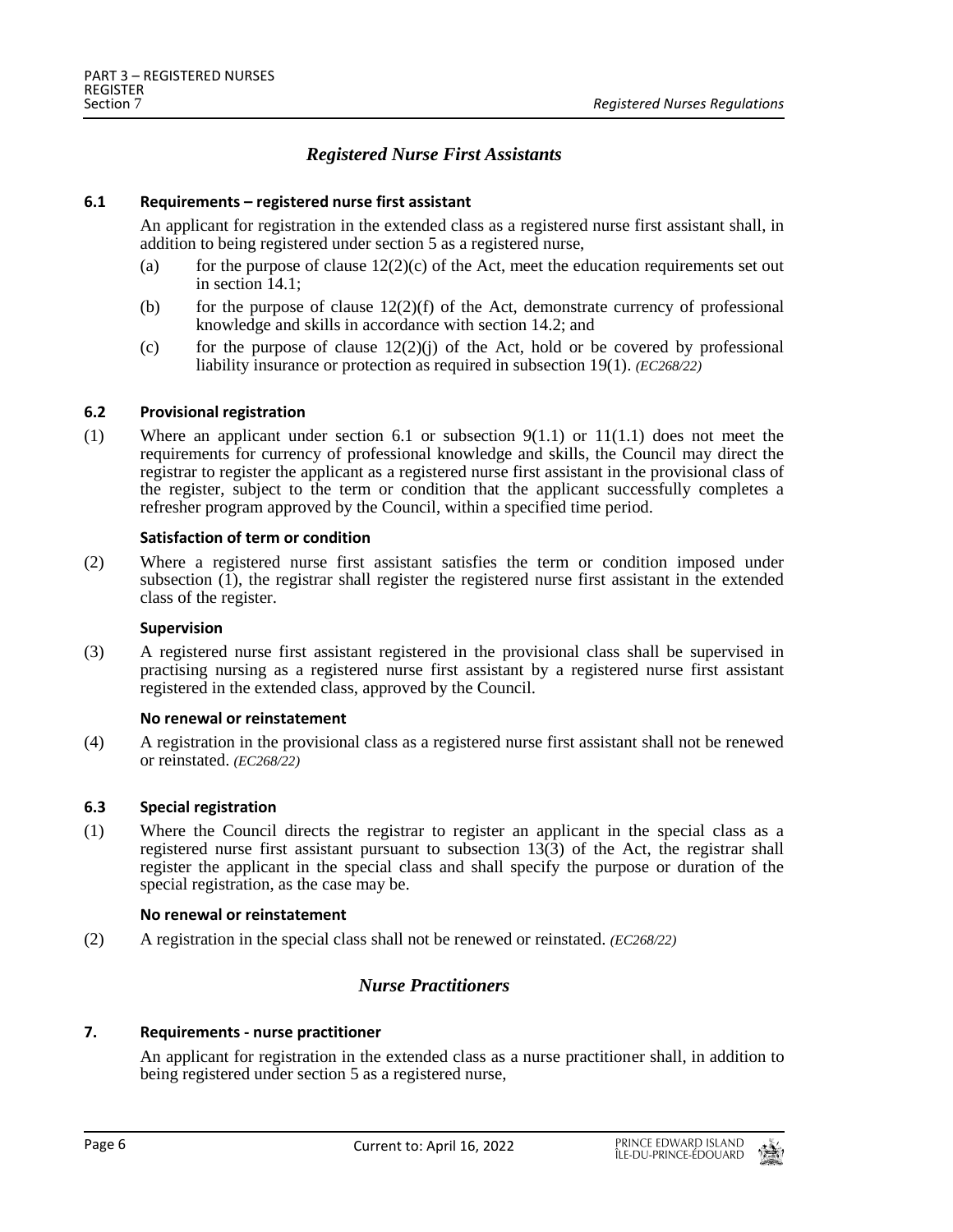- (a) for the purpose of clause  $12(2)(c)$  of the Act, meet the education requirements set out in section 15;
- (b) for the purpose of clause  $12(2)(d)$  of the Act, have successfully completed the examinations set out in subsection 16(1);
- (c) for the purpose of clause  $12(2)(f)$  of the Act, demonstrate currency of professional knowledge and skills in accordance with subsection 17(1); and
- (d) for the purpose of clause  $12(2)(i)$  of the Act, hold or be covered by professional liability insurance or protection as required in subsection 19(1). *(EC350/18)*

### **7.1 Provisional registration**

(1) Where an applicant under section 7 or subsection 9(2) or 11(2) does not meet the requirements for currency of professional knowledge and skills, the Council may direct the registrar to register the applicant as a nurse practitioner in the provisional class of the register, subject to the term or condition that the applicant successfully completes a refresher program approved by the Council, within a specified time period.

#### **Satisfaction of term or condition**

(2) Where a nurse practitioner satisfies the term or condition imposed under subsection (1), the registrar shall register the nurse practitioner in the extended class of the register.

#### **Supervision**

(3) A nurse practitioner registered in the provisional class shall be supervised in practising nursing as a nurse practitioner by a nurse practitioner registered in the extended class, approved by the Council.

#### **No renewal or reinstatement**

(4) A registration in the provisional class as a nurse practitioner shall not be renewed or reinstated. *(EC306/20)*

#### **8. Special registration**

(1) Where the Council directs the registrar to register an applicant in the special class as a nurse practitioner pursuant to subsection 13(3) of the Act, the registrar shall register the applicant in the special class and shall specify the purpose or duration of the special registration, as the case may be.

#### **No renewal**

(2) A registration in the special class shall not be renewed. *(EC350/18)*

# *Renewal of Registration*

#### **9. Renewal - registered nurse**

- (1) An applicant for renewal of registration as a registered nurse shall
	- (a) for the purpose of subclause  $22(2)(a)(i)$  of the Act, fulfil the requirements for continuing education and competency set out in subsection 18(1);
	- (b) for the purpose of subclause  $22(2)(a)(ii)$  of the Act, demonstrate currency of professional knowledge and skills in accordance with subsection 14(1); and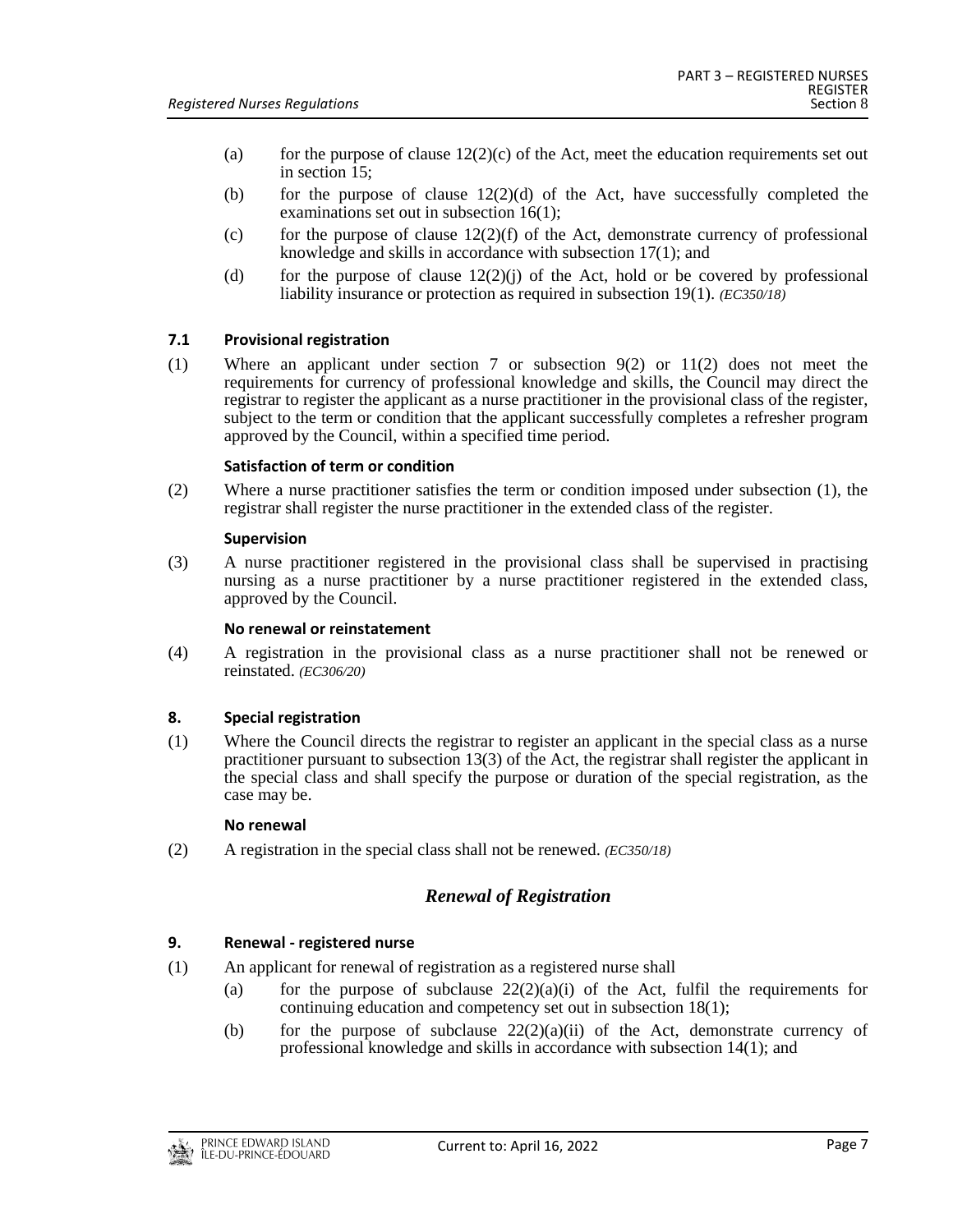(c) for the purpose of subclause  $22(2)(a)(v)$  of the Act, hold or be covered by professional liability insurance or protection that meets the requirements of subsection 19(1).

#### **Renewal - registered nurse first assistant**

- (1.1) An applicant for renewal of registration in the extended class as a registered nurse first assistant shall
	- (a) for the purpose of subclause  $22(2)(a)(i)$  of the Act, fulfil the requirements for continuing education and competency set out in subsection 18(1);
	- (b) for the purpose of subclause  $22(2)(a)(ii)$  of the Act, demonstrate currency of professional knowledge and skills in accordance with section 14.2; and
	- (c) for the purpose of subclause  $22(2)(a)(v)$  of the Act, hold or be covered by professional liability insurance or protection that meets the requirements of subsection 19(1).

#### **Renewal - nurse practitioner**

- (2) An applicant for renewal of registration as a nurse practitioner shall
	- (a) for the purpose of subclause  $22(2)(a)(i)$  of the Act, fulfil the requirements for continuing education and competency set out in subsection 18(1);
	- (b) for the purpose of subclause  $22(2)(a)(ii)$  of the Act, demonstrate currency of professional knowledge and skills in accordance with subsection 17(1); and
	- (c) for the purpose of subclause  $22(2)(a)(v)$  of the Act, hold or be covered by professional liability insurance or protection that meets the requirements of subsection 19(1). *(EC350/18; 268/22)*

# *Reinstatement of Registration*

#### **10. Reinstatement period**

For the purpose of subsection 24(1) of the Act, where the registration of a former member expired or was cancelled under section 23 of the Act, the maximum prescribed period of time for reinstatement is three years. *(EC350/18)*

#### **11. Reinstatement - registered nurse**

- (1) An applicant for reinstatement of registration as a registered nurse shall
	- (a) for the purpose of clause  $24(4)(c)$  of the Act, demonstrate currency of professional knowledge and skills in accordance with subsection 14(1); and
	- (b) for the purpose of clause  $24(4)(f)$  of the Act, hold or be covered by professional liability insurance or protection that meets the requirements of subsection 19(1).

### **Reinstatement - registered nurse first assistant**

- (1.1) An applicant for reinstatement of registration in the extended class as a registered nurse first assistant shall
	- (a) for the purpose of clause  $24(4)(c)$  of the Act, demonstrate currency of professional knowledge and skills in accordance with section 14.2; and
	- (b) for the purpose of clause  $24(4)(f)$  of the Act, hold or be covered by professional liability insurance or protection that meets the requirements of subsection 19(1).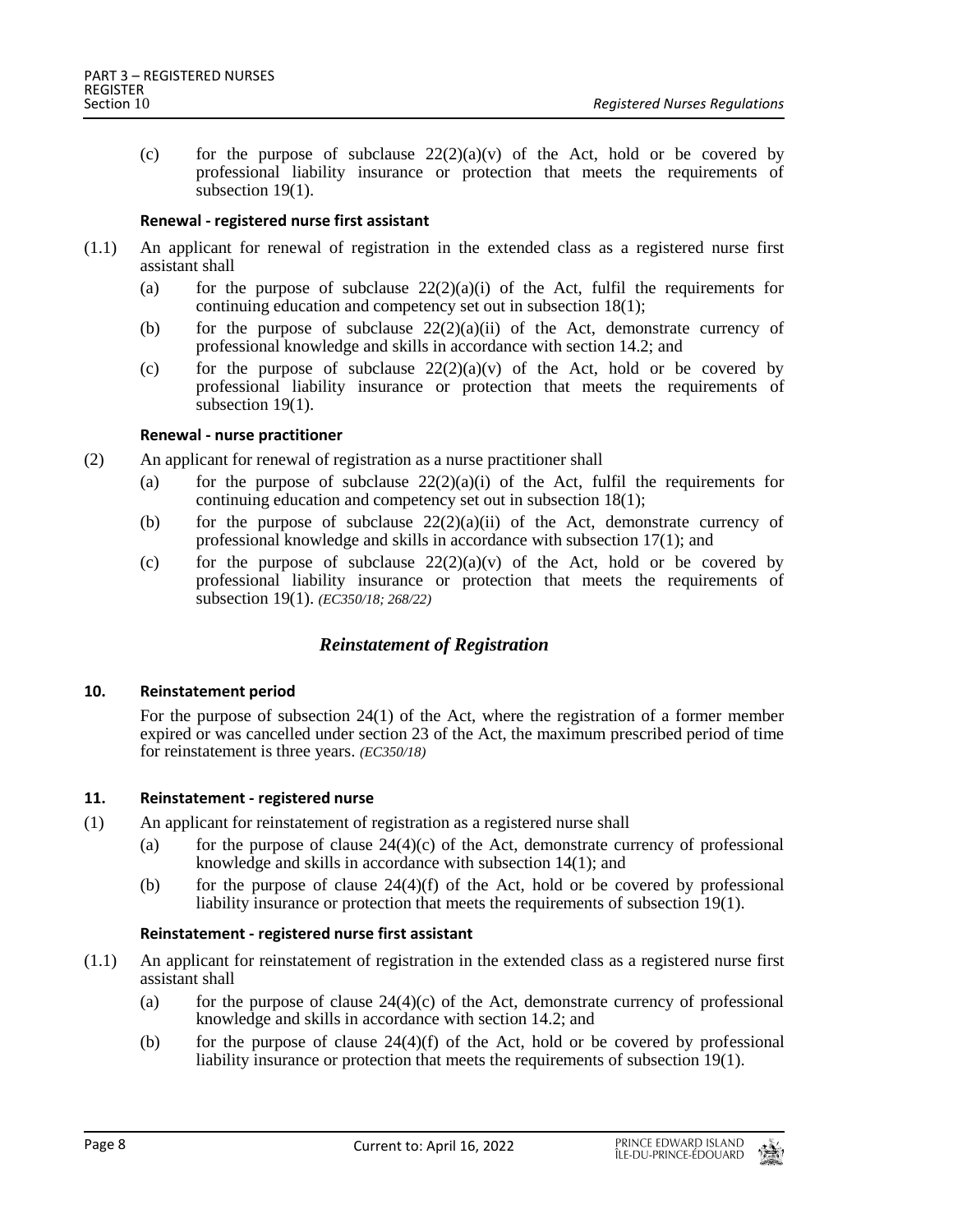#### **Reinstatement - nurse practitioner**

- (2) An applicant for reinstatement of registration as a nurse practitioner shall
	- (a) for the purpose of clause  $24(4)(c)$  of the Act, demonstrate currency of professional knowledge and skills in accordance with subsection 17(1); and
	- (b) for the purpose of clause  $24(4)(f)$  of the Act, hold or be covered by professional liability insurance or protection that meets the requirements of subsection 19(1). *(EC350/18; 268/22)*

# *Prescribed Requirements - Registered Nurses*

#### **12. Education**

For the purpose of clause  $12(2)(c)$  of the Act, an applicant for registration as a registered nurse is required to have successfully completed

- (a) an undergraduate degree program in nursing, approved by the Council;
- (b) a nursing education program that the Council considers substantially equivalent to a program described in clause (a). *(EC350/18; 268/22)*

### **13. Examinations**

- (1) For the purpose of clause  $12(2)(d)$  of the Act, an applicant for registration as a registered nurse is required to have successfully completed
	- (a) a provincial examination established or adopted by the Council to assess knowledge and understanding of the jurisprudence, ethical standards and standards of practice governing the practice of nursing in the province; and
	- (b) one of the following, depending on the applicable time period:
		- (i) where the examination was written on or after January 1, 1982, but before January 1, 2015, the CRNE or the NCLEX-RN,
		- (ii) where the examination was written on or after January 1, 2015, the NCLEX-RN or, if the NCLEX-RN is not offered, a substitute competency examination approved or adopted by the Council.

#### **Successful completion of examination**

- (2) The successful completion of an examination referred to in subsection (1) means
	- (a) in respect of the provincial examination, meeting the minimum standard established by the Council;
	- (b) in respect of the CRNE or the NCLEX-RN, obtaining the established pass mark; and
	- (c) in respect of a substitute competency examination, meeting the minimum standard approved or adopted by the Council. *(EC350/18)*

#### **14. Currency requirements**

- (1) For the purpose of clause  $12(2)(f)$ , subclause  $22(2)(a)(ii)$  and clause  $24(4)(c)$  of the Act, an applicant for registration as a registered nurse shall have done one of the following to demonstrate currency of professional knowledge and skills:
	- (a) within the five years preceding the application, successfully completed
		- (i) the education requirement set out in section 12, or
		- (ii) a refresher program satisfactory to the registrar; or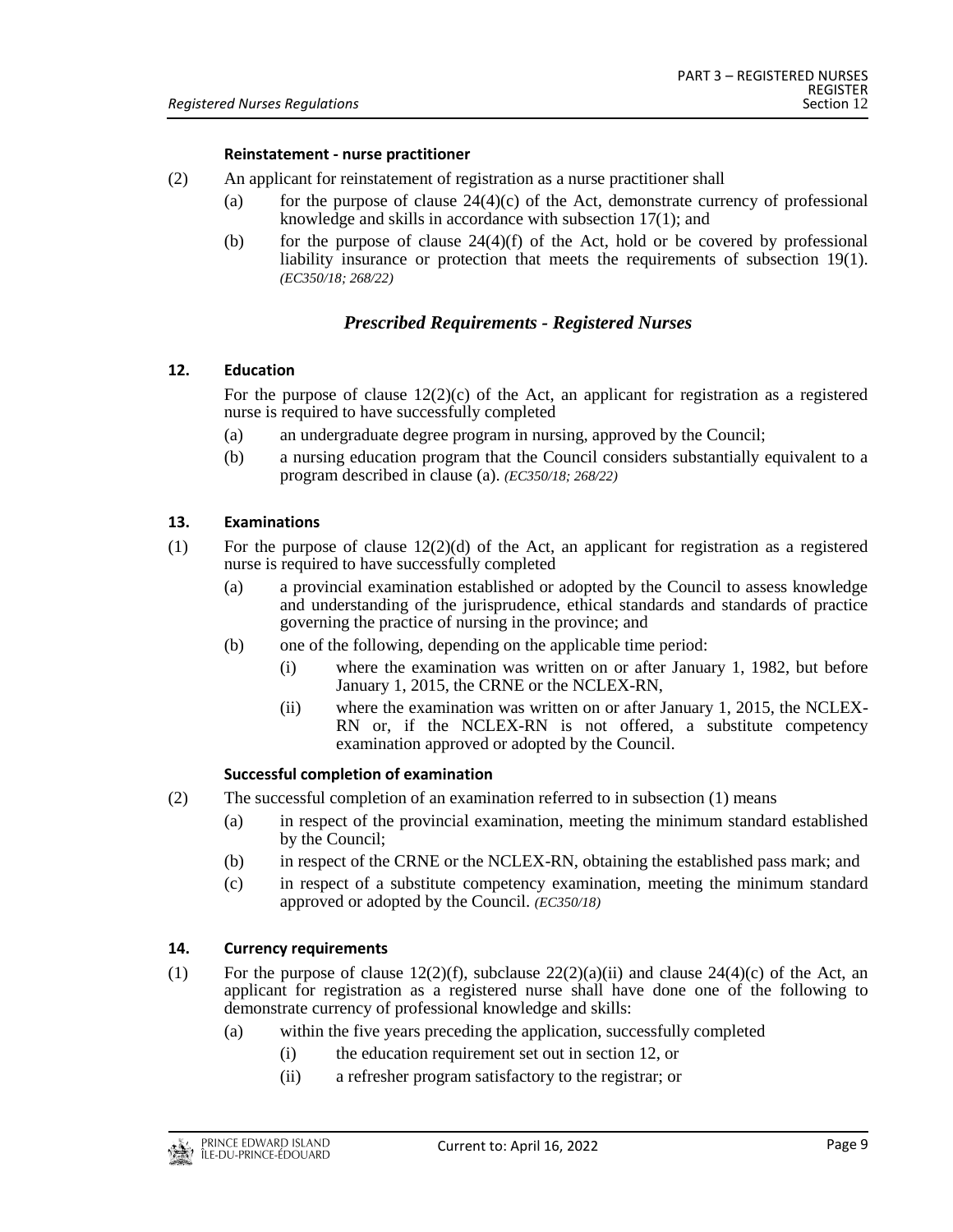- (b) actively practised nursing as a registered nurse, without the imposition of any restrictions under the applicable law of the jurisdiction of practice, for
	- (i) at least 450 hours within the year preceding the application, or
	- (ii) at least 1,125 hours within the five years preceding the application.

#### **Refresher program**

(2) Revoked by EC268/22. *(EC350/18; 306/20; 268/22)*

### *Prescribed Requirements - Registered Nurse First Assistant*

#### **14.1 Education**

For the purpose of clause  $12(2)(c)$  of the Act, an applicant for registration in the extended class as a registered nurse first assistant is required to have successfully completed

- (a) a certificate or diploma program for registered nurse first assistants, approved by the Council; or
- (b) an education program that the Council considers substantially equivalent to a program described in clause (a). *(EC268/22)*

#### **14.2 Currency requirements**

For the purpose of clause  $12(2)(f)$ , subclause  $22(2)(a)(ii)$  and clause  $24(4)(c)$  of the Act, an applicant for registration, or the renewal or reinstatement of registration, in the extended class as a registered nurse first assistant shall have done one of the following to demonstrate currency of professional knowledge and skills:

- (a) within the five years preceding the application, successfully completed
	- (i) the education program required in section 14.1, or
	- (ii) a refresher program satisfactory to the registrar; or
- (b) actively practised nursing as a registered nurse first assistant, without the imposition of any restrictions under the applicable law in the jurisdiction of practice, for
	- (i) at least 450 hours within the year preceding the application, or
	- (ii) at least 1,125 hours within the five years preceding the application. *(EC268/22)*

# *Prescribed Requirements - Nurse Practitioners*

#### **15. Education**

For the purpose of clause  $12(2)(c)$  of the Act, an applicant for registration as a nurse practitioner is required to have successfully completed either

- (a) a graduate degree program for nurse practitioners or a post-graduate certificate or diploma program for nurse practitioners, approved by the Council;
- (b) a nurse practitioner education program that the Council considers substantially equivalent to a program described in clause (a). *(EC350/18; 268/22)*

#### **16. Examinations**

(1) For the purpose of clause  $12(2)(d)$  of the Act, an applicant for registration as a nurse practitioner is required to have successfully completed

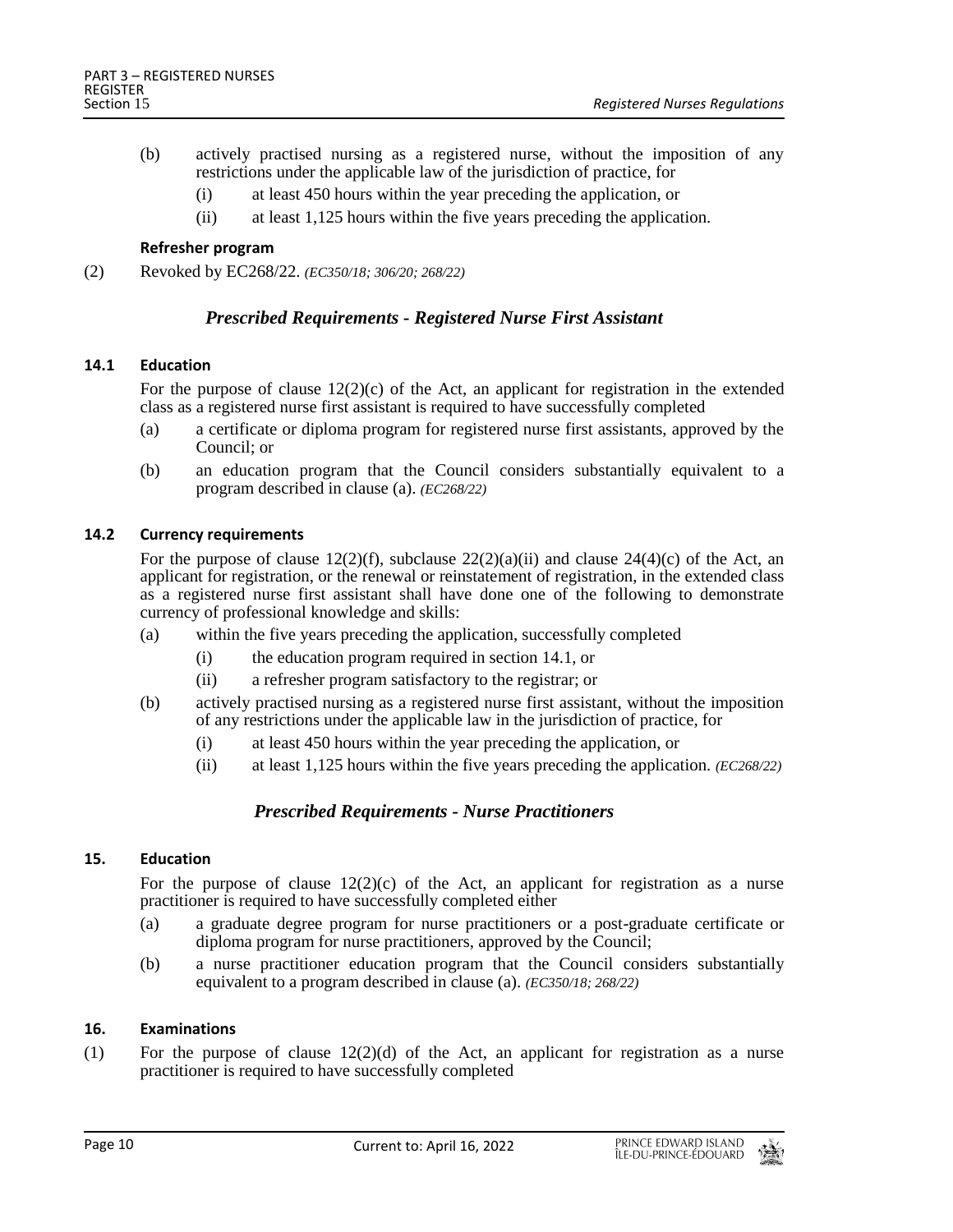- (a) a provincial examination established or adopted by the Council to assess knowledge and understanding of the jurisprudence, ethical standards and standards of practice governing the practice of nursing in the province; and
- (b) the Canadian Nurse Practitioner Examination or other competency examination approved by the Council.

#### **Successful completion of examination**

- (2) The successful completion of an examination referred to in subsection (1) means
	- (a) in respect of the provincial examination, meeting the minimum standard established by the Council; and
	- (b) in respect of the competency examination, obtaining the established pass mark after not more than three attempts. *(EC350/18; 670/19; 628/22)*

#### **17. Currency requirements**

- (1) For the purpose of clause  $12(2)(f)$ , subclause  $22(2)(a)(ii)$  and clause  $24(4)(c)$  of the Act, an applicant for registration as a nurse practitioner shall have, within the three years immediately preceding the application, done one of the following to demonstrate currency of professional knowledge and skills:
	- (a) successfully completed a nurse practitioner education program approved by the Council;
	- (b) actively practised nursing as a nurse practitioner, without the imposition of any restrictions under the applicable law in the jurisdiction of practice, for at least 900 hours;
	- (c) successfully completed a refresher program satisfactory to the registrar.

#### **Refresher program**

(2) Revoked by EC268/22. *(EC350/18; 306/20; 268/22)*

# *Prescribed Requirements – General*

#### **18. Continuing education and competency**

(1) For the purpose of subclause  $22(2)(a)(i)$  of the Act, an applicant for renewal of registration in the general class or extended class shall have participated in and successfully completed the continuing competency program established by the Council pursuant to section 60.1 of the Act.

#### **Record**

- (2) Each member registered in the general class or extended class shall
	- (a) keep a record in a form satisfactory to the registrar of the activities that the member undertakes for the purpose of this section; and
	- (b) provide copies of the record referred to in clause (a) on the request of and in accordance with the directions of the registrar. *(EC350/18; 268/22)*

### **19. Insurance requirements**

(1) For the purpose of clause  $12(2)(j)$ , subclause  $22(2)(a)(v)$  and clauses  $24(4)(f)$  and  $25(3)(c)$  of the Act, a member or an applicant, as the case may be, is required to hold or be eligible for professional liability insurance or protection satisfactory to the College that, at a minimum,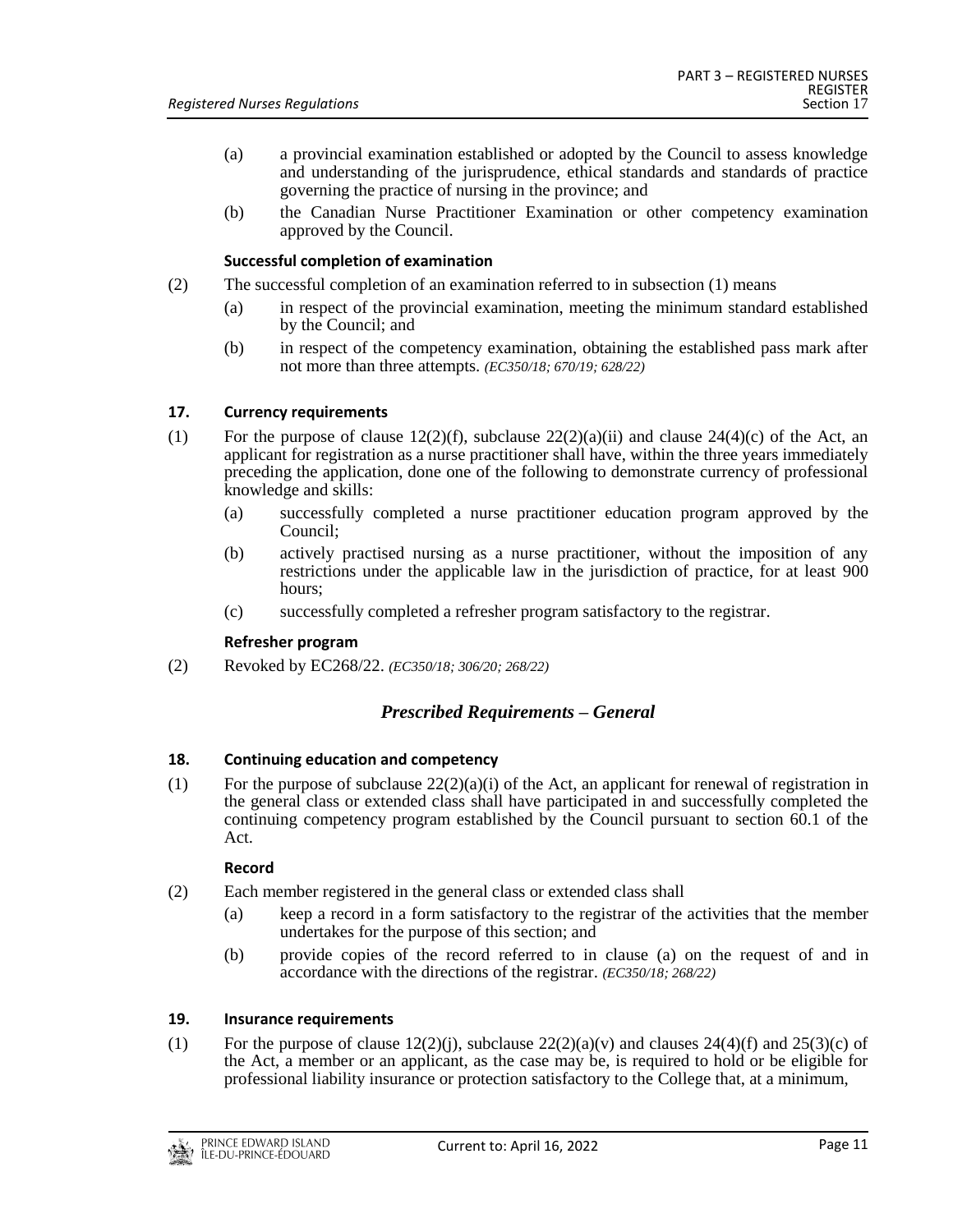- (a) is issued in the name of the member or applicant or clearly extends to the member or applicant;
- (b) extends to any practice setting in Prince Edward Island;
- (c) provides protection of not less than \$10,000,000 per claim or occurrence and an aggregate limit of not less than \$10,000,000;
- (d) extends to professional liability for any professional service the member provides or the applicant will be providing in practising nursing; and
- (e) includes an extended reporting period of at least six years in the case of claims-based protection or a minimum retroactive date of six years in the case of occurrence-based or claims-based protection.

#### **Proof of insurance**

(2) The registrar shall obtain confirmation that each member or applicant holds or is eligible for professional liability insurance or protection that meets the requirements of subsection (1). *(EC350/18)*

## **Designations and Reserved Activities**

## *Registered Nurses*

#### **20. Designations - RN**

For the purpose of subsection 89(1) of the Act, the designations of a registered nurse include the following titles, abbreviations and initials:

- (a) registered nurse;
- (b) R.N. or RN;
- (c) Reg. N. or Reg N. *(EC350/18)*

#### **21. Reserved activities, RN**

- (1) Subject to subsection (2) and any terms or conditions imposed on the member's registration, a registered nurse is authorized to perform the following reserved activities:
	- (a) performing a procedure on tissue below the dermis, below the surface of a mucous membrane or on the surface of the cornea;
	- (b) setting or casting a fracture of a bone or a dislocation of a joint;
	- (c) administering a substance by injection, transfusion, inhalation, mechanical ventilation, irrigation or enteral or parenteral instillation;
	- (c.1) administering a drug or vaccine by any means;
	- (d) putting an instrument, hand or finger
		- (i) beyond the external ear canal,
		- (ii) beyond the point in the nasal passages where they normally narrow,
		- (iii) beyond the larynx,
		- (iv) beyond the opening of the urethra,
		- (v) beyond the labia majora,
		- (vi) beyond the anal verge, or
		- (vii) into an artificial opening into the body;

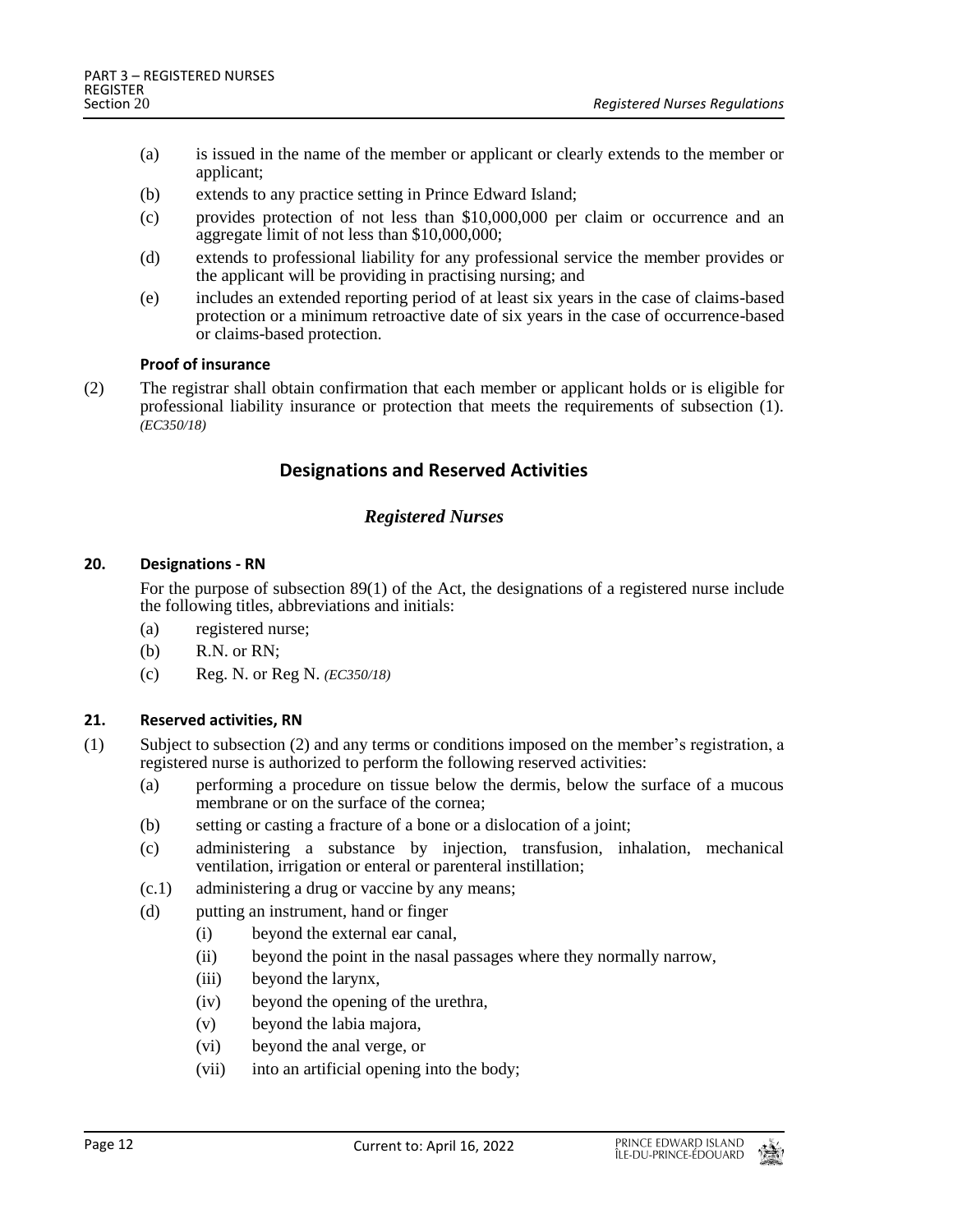- (e) performing allergy challenge testing by any method;
- (f) managing labour in an institutional setting where the primary health care provider is not present.

## **Conditions**

- (2) A registered nurse shall not perform a reserved activity referred to in subsection (1) unless it is performed pursuant to
	- (a) an order made by
		- (i) a person authorized to practise as a medical practitioner or a nurse practitioner under the laws of this province or another province or territory, or
		- (ii) a person authorized to practise as a dentist under the laws of this province; or
	- (b) a Health PEI protocol. *(EC350/18; 789/19; 242/21)*

# *Registered Nurse First Assistant*

#### **21.1 Designation – registered nurse first assistant**

For the purpose of subsection 89(1) of the Act, the designations of a registered nurse first assistant include the following titles, abbreviations and initials:

- (a) registered nurse first assistant;
- (b) RNFA. *(EC268/22)*

#### **21.2 Reserved activities – registered nurse first assistant**

Subject to any terms or conditions imposed on the member's registration, a registered nurse first assistant is authorized to, in addition to performing all the reserved activities listed in subsection 21(1), apply electrical energy for the purpose of electrocautery. *(EC268/22)*

## *Nurse Practitioners*

### **22. Designation - nurse practitioner**

For the purpose of subsection  $89(1)$  of the Act, the designations of a nurse practitioner include the following titles, abbreviations and initials:

- (a) nurse practitioner;
- (b) NP, RNNP, RN(NP), N.P., R.N.N.P. or R.N.(N.P.). *(EC350/18)*

### **23. Reserved activities - nurse practitioner**

- (1) Subject to subsection (2) and any terms or conditions imposed on the member's registration, a nurse practitioner is authorized to perform, in addition to all of the reserved activities listed in subsection 21(1), the following reserved activities:
	- (a) communicating to the person or the person's personal representative a diagnosis identifying a disease or disorder as the cause of symptoms of the person in circumstances in which it is reasonably foreseeable that the person or the person's personal representative will rely on the diagnosis;
	- (b) applying or ordering the application of electrical energy for diagnostic or treatment purposes;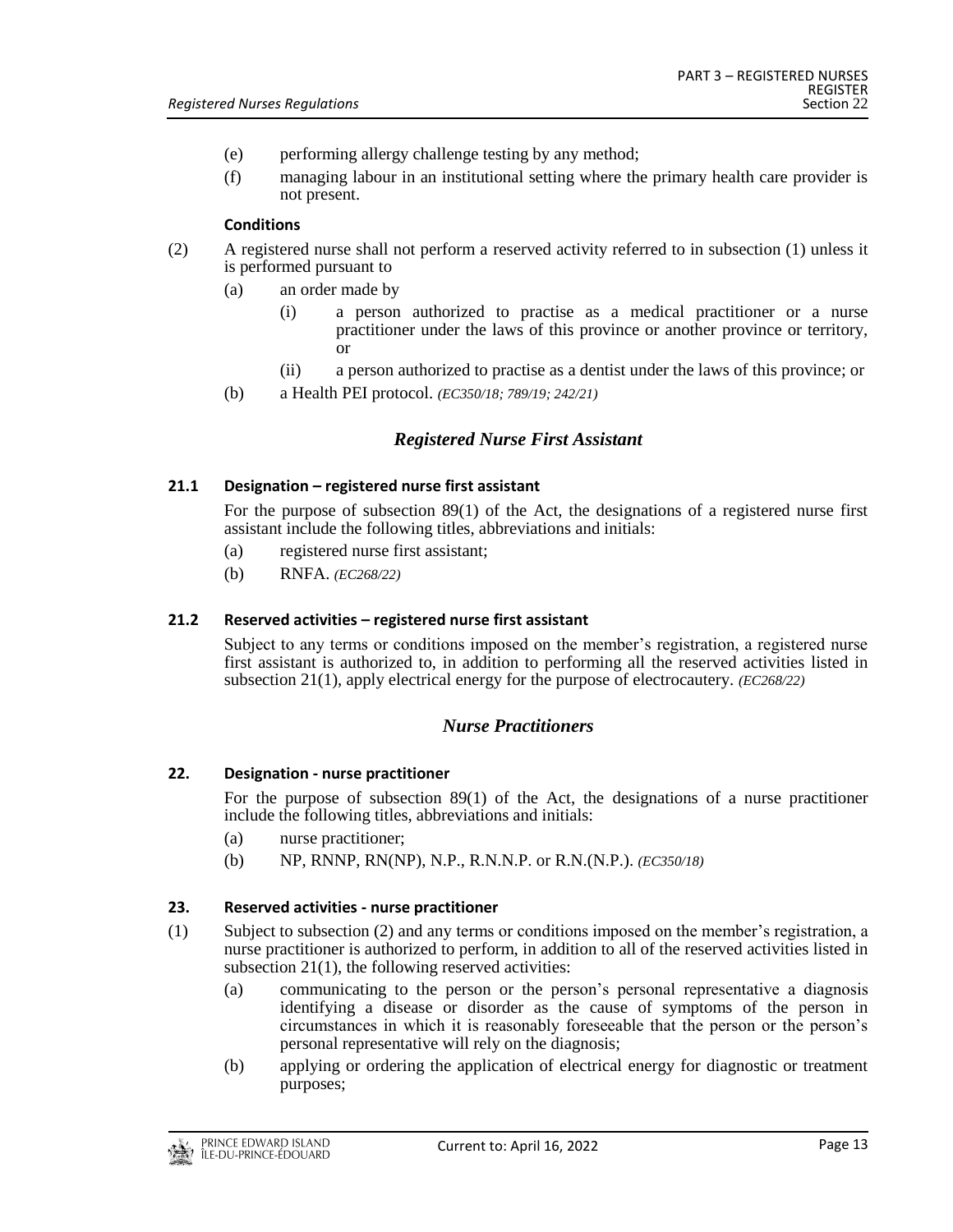- (c) applying or ordering the application of prescribed forms of energy for the purpose of conducting screening and diagnostic tests, including
	- (i) ultrasound,
	- (ii) echo cardiogram, and
	- (iii) electrocardiogram;
- (d) ordering
	- (i) X-rays, and
	- (ii) computerized axial tomography scans;
- (e) ordering and interpreting screening and diagnostic tests that do not use prescribed forms of energy;
- (f) ordering a therapeutic diet that is to be administered by enteral instillation or parenteral instillation;
- (g) prescribing or selling a drug as defined in the *Pharmacy Act* R.S.P.E.I. 1988, Cap. P-6.1.

### **Condition on practice**

(2) A nurse practitioner shall not engage in the practice of nursing as a nurse practitioner unless the nurse practitioner has reasonable access to a medical practitioner in respect of any patient for the purposes of consultation, referral and transfer. *(EC350/18)*

# **PART 4 - GRADUATE REGISTER**

# **Graduate Nurses**

# *Registration*

### **24. Requirements - graduate nurse**

- (1) An applicant for registration in the general graduate class as a graduate nurse shall
	- (a) for the purpose of clause  $12(2)(c)$  of the Act, have successfully completed the educational requirement set out in section 12 not more than three years prior to the date of the application;
	- (b) for the purpose of clause  $12(2)(i)$  of the Act, hold or be covered by professional liability insurance or protection that meets the requirements of subsection 19(1).

### **Supervision required**

(2) A graduate nurse shall be supervised in practising nursing by a registered nurse approved by the Council. *(EC350/18)*

# *Renewal of Registration*

### **25. Renewal of registration**

An applicant for renewal of registration as a graduate nurse shall

(a) have successfully completed the educational requirement set out in section 12 not more than three years prior to the date of the application; and

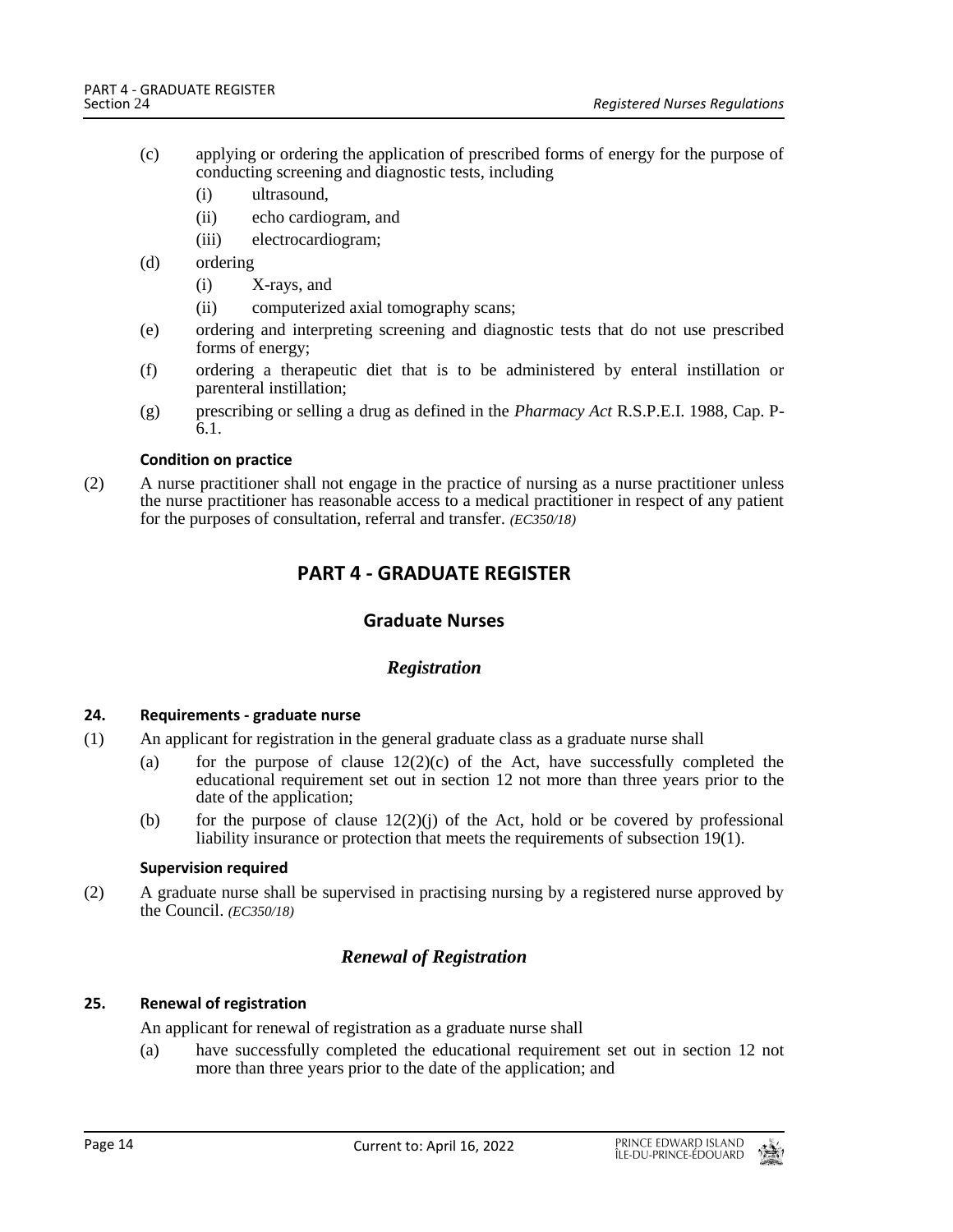(b) for the purpose of subclause  $22(2)(a)(v)$  of the Act, hold or be covered by professional liability insurance or protection that meets the requirements of subsection 19(1). *(EC350/18)*

# **Graduate Nurse Practitioner**

## *Registration*

#### **26. Requirements - graduate nurse practitioner**

- (1) An applicant for registration in the extended graduate class as a graduate nurse practitioner shall, in addition to being registered under section 5 as a registered nurse,
	- (a) for the purpose of clause  $12(2)(c)$  of the Act, have successfully completed the educational requirements set out in section 15 not more than three years prior to the date of the application; and
	- (b) for the purpose of clause  $12(2)(j)$  of the Act, hold or be covered by professional liability insurance or protection that meets the requirements of subsection 19(1).

#### **Supervision required**

(2) A graduate nurse practitioner shall be supervised in practising nursing by a nurse practitioner approved by the Council.

#### **Not eligible for registration**

(3) An applicant for registration who has written, but not successfully completed, the competency exam referred to in clause  $28(1)(b)$  three times is not eligible for registration in the extended graduate class as a graduate nurse practitioner. *(EC350/18)*

### *Renewal of Registration*

#### **27. Renewal of registration**

An applicant for renewal of registration as a graduate nurse practitioner shall

- (a) for the purpose of subclause  $22(2)(a)(ii)$  of the Act, have successfully completed the educational requirements set out in section 15 not more than three years prior to the date of the application; and
- (b) for the purpose of subclause  $22(2)(a)(v)$  of the Act, hold or be covered by professional liability insurance or protection that meets the requirements of subsection 19(1). *(EC350/18)*

# **Designations and Reserved Activities**

#### **28. Designations - graduate nurse**

- (1) For the purpose of subsection 89(1) of the Act, the designations of a graduate nurse include the following titles, abbreviations and initials:
	- (a) graduate nurse; and
	- (b) G.N. or GN.